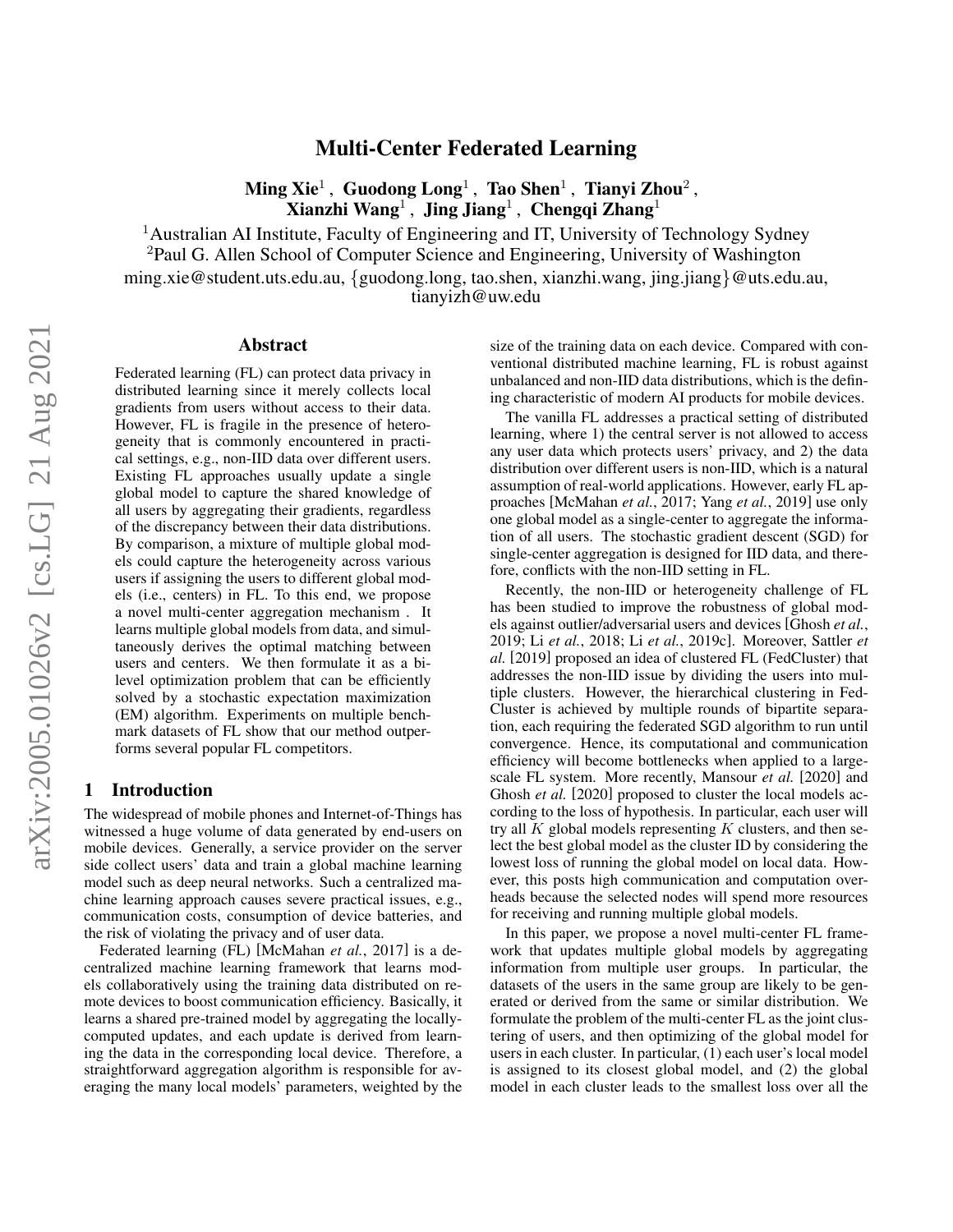associated users. The proposed multi-center FL not only inherits the communication efficiency of the federated SGD but also retains the capability of handling non-IID data on heterogeneous datasets. Lastly, we propose a new optimization method in line with EM algorithm to train our model.

We summarise our main contributions as:

- We propose a novel multi-center aggregation approach (Section [4.1\)](#page-2-0) to address the non-IID challenge of FL.
- We design an objective function, namely multi-center federated loss (Section [4.2\)](#page-3-0), for user clustering in FL.
- We propose Federated Stochastic Expectation Maximization (FeSEM) (Section [4.3\)](#page-3-1) to solve the optimization of the proposed objective function.
- We present the algorithm as an easy-to-implement and strong baseline for FL. Its effectiveness is evaluated on benchmark datasets. (Section [6\)](#page-4-0)

# 2 Related work

Federated learning (FL) enables users to leverage rich data machine learning models without compromising their data. It has attracted a significant amount of research interest since 2017, with many studies investigating FL from several aspects, e.g., system perspective, personalized models, scalability [\[Bonawitz](#page-6-0) *et al.*, 2019], communication efficiency [Konecný *et al.*, 2018], and privacy [\[Geyer](#page-7-7) *et al.*, [2017\]](#page-7-7). Most of the related work addresses a particular concern such as security or privacy [\[Rouhani](#page-7-8) *et al.*, 2018; Liu *et al.*[, 2019;](#page-7-9) Cao *et al.*[, 2020\]](#page-6-1).

FL is designed for specific scenarios that can be further expanded to a standard framework to preserve data privacy in large-scale machine learning systems or mobile edge networks [Lim *et al.*[, 2020\]](#page-7-10). For example, [Yang *et al.*[, 2019\]](#page-8-0) expanded FL by introducing a comprehensive, secure FL framework that includes horizontal FL, vertical FL, and federated transfer learning. The work in [Li *et al.*[, 2019b;](#page-7-11) Lyu *et al.*[, 2020\]](#page-7-12) surveyed the FL systems in relation to their functions on privacy protection and security threats. [\[Kairouz](#page-7-13) *et al.*[, 2019\]](#page-7-13) discussed the advances and open problems in FL. [\[Caldas](#page-6-2) *et al.*, 2018] proposed LEAF – a benchmark for federated settings with multiple datasets. [Luo *et al.*[, 2019\]](#page-7-14) proposed an object detection-based dataset for FL.

Heterogeneity is a core challenge in the federated setting and has been widely studied from various perspectives. [\[Had](#page-7-15)[dadpour and Mahdavi, 2019\]](#page-7-15) conducted theoretical convergence analysis for FL with heterogeneous data. [\[Hsu](#page-7-16) *et al.*[, 2019\]](#page-7-16) measured the effects of non-IID data for federated visual classification. [Yang *et al.*[, 2020\]](#page-8-2) proposed a heterogeneity-aware platform design for FL. [\[Liang](#page-7-17) *et al.*, [2020\]](#page-7-17) discussed the local representations that enable data to be processed on new devices in different ways according to their source modalities instead of using a single global model. The single global model might not generalize to unseen modalities and distributions of data. [\[Li and Wang,](#page-7-18) [2019\]](#page-7-18) proposed a new federated setting composed of a shared global dataset and many heterogeneous datasets from devices. [Jeong *et al.*[, 2018\]](#page-7-19) and [Lin *et al.*[, 2020\]](#page-7-20) proposed to integrate knowledge distillation with FL to tackle the model heterogeneity. [Yu *et al.*[, 2020\]](#page-8-3) proposed a general FL framework to align heterogeneous model architectures and functional neurons.

To solve the problem caused by non-IID data in a federated setting [Caldas *et al.*[, 2018\]](#page-6-2), [Sattler *et al.*[, 2019\]](#page-8-1) proposed clustered FL (FedCluster) by integrating FL and bi-partitioning-based clustering into an overall framework, and [\[Mansour](#page-7-4) *et al.*, 2020; Ghosh *et al.*[, 2020\]](#page-7-5) proposed a hypothesis-based federated clustering that assigns the cluster by considering the loss of running the global model on local data. [Ghosh *et al.*[, 2019\]](#page-7-1) proposed a robust FL comprising three steps: 1) learning a local model on each device, 2) clustering model parameters to multiple groups, each being a homogeneous dataset, and 3) running a robust distributed optimization [Li *et al.*[, 2019a\]](#page-7-21) in each cluster.

[Li *et al.*[, 2019c\]](#page-7-3) proposed FedDANE by adapting the DANE [\[Shamir](#page-8-4) *et al.*, 2014] to a federated setting. In particular, FedDANE is a federated Newton-type optimization method. [Li *et al.*[, 2018\]](#page-7-2) proposed FedProx for the generalization and re-parameterization of FedAvg [\[McMahan](#page-7-0) *et al.*, [2017\]](#page-7-0). It adds a proximal term to the objective function of each device's supervised learning task, and the proximal term is to measure the parameter-based distance between the server and the local model. [\[Arivazhagan](#page-6-3) *et al.*, 2019] added a personalized layer for each local model, i.e., FedPer, to tackle heterogeneous data.

# 3 Background

#### 3.1 Problem Setting

In FL, each device-i has a private dataset  $\mathcal{D}_i = \{X_i, Y_i\},\$ where  $\mathcal{X}_i$  and  $\mathcal{Y}_i$  denote the input features and corresponding gold labels respectively. Each dataset  $\mathcal{D}_i$  will be used to train a local supervised learning model  $\mathcal{M}_i : \mathcal{X}_i \to \mathcal{Y}_i$ . M denotes a deep neural model parameterized by weights W. It is built to solve a specific task, and all devices share the same model architecture.

For the *i*-th device, given a private training set  $\mathcal{D}_i$ , the training procedure of  $\mathcal{M}_i$  is represented in brief as

$$
\min_{W_i} L_s(\mathcal{M}_i, \mathcal{D}_i, W_i),\tag{1}
$$

where  $L_s(\cdot)$  is a general definition of the loss function for any supervised learning task, and its arguments are model structure, training data and learnable parameters respectively, and  $W'$  denotes the parameters after training. In general, the data from one device is insufficient to train a data-driven neural network with satisfactory performance. An FL framework optimizes the local models in a distributed manner and minimizes the loss of the local data on each device.

Hence, the optimization in vanilla FL over all the local models can be written as

<span id="page-1-0"></span>
$$
\min_{\{W_i\}_{i=1}^m} \sum_{i=1}^m \frac{|D_i|}{\sum_j |\mathcal{D}_j|} L_s(\mathcal{M}_i, \mathcal{D}_i, W_i),
$$
 (2)

where m denotes the number of devices.

On the server side, the vanilla FL aggregates all local models into a global one  $\mathcal{M}_{global}$  which is parameterized by  $\tilde{W}^{g}$ .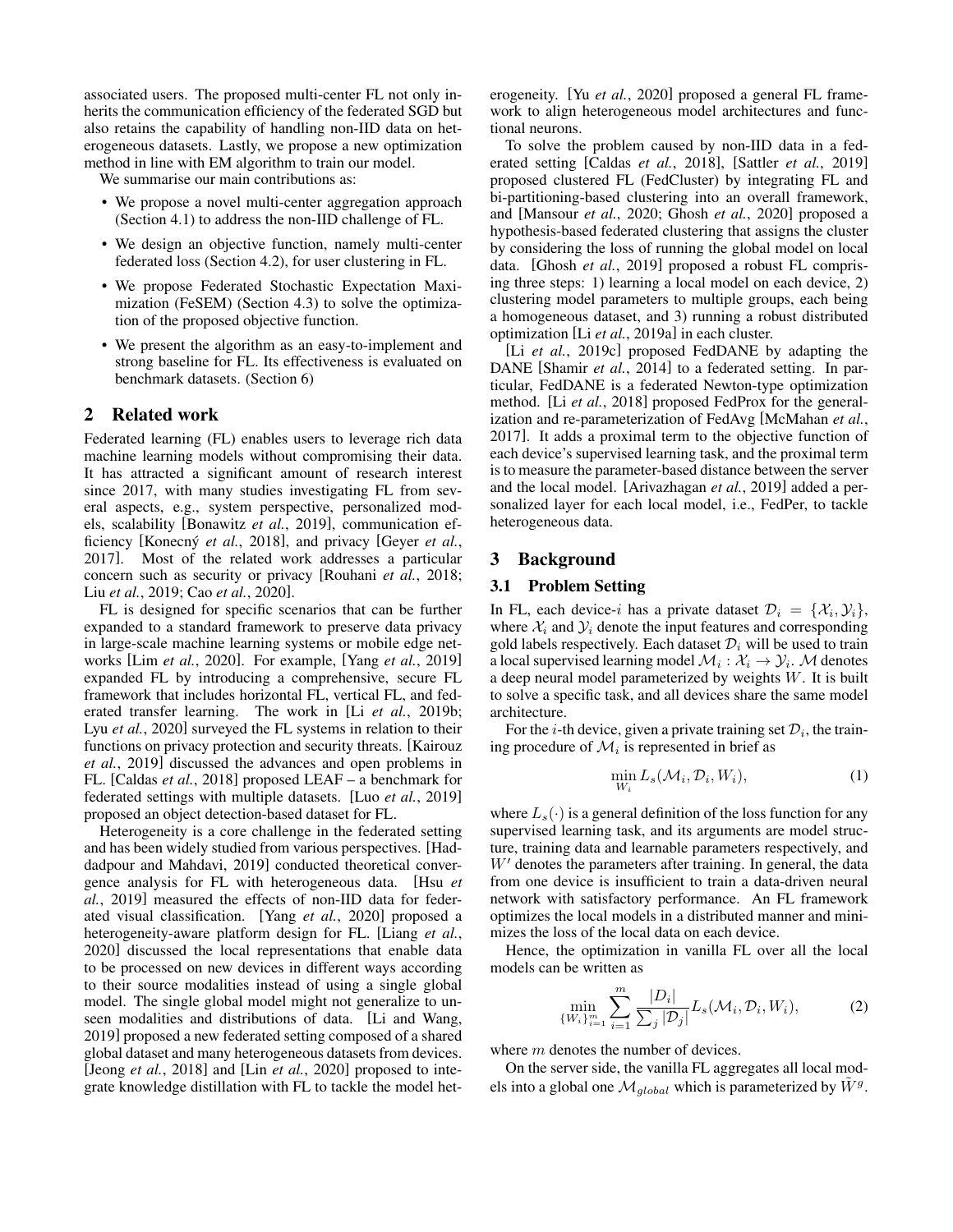In particular, it adopts a weighted average of the local model parameters  $[W_i]_{i=1}^m$ , i.e.,

<span id="page-2-1"></span>
$$
\tilde{W}^g = \sum_{i=1}^m \frac{|\mathcal{D}_i|}{\sum_j |\mathcal{D}_j|} W_i,\tag{3}
$$

which is the nearest center for all  $\{W_i\}_{i=1}^m$  in terms of a weighted L2 distance:

$$
\tilde{W}^{g} \in \underset{\tilde{W}}{\text{arg min}} \sum_{i=1}^{m} \frac{|D_{i}|}{\sum_{j} |\mathcal{D}_{j}|} \|\tilde{W} - W_{i}\|_{2}^{2}.
$$
 (4)

More generally, we can replace the L2 distance in Eq. [\(4\)](#page-2-1) by other distance metric  $Dist(\cdot, \cdot)$  and minimize the difference between the global model and all the local models, i.e.,

$$
\min_{\tilde{W}} \frac{1}{m} \sum_{i=1}^{m} \text{Dist}(W_i, \tilde{W}).
$$
\n(5)

The above aims to find a consistent solution across global model and local models. Note that a direct macro average is used here regardless of the weight of each device, which treats every device equally. The weights used in Eq. [\(2\)](#page-1-0) can easily be incorporated for a micro average.

The divergence  $Dist(\cdot, \cdot)$  between the global model and local models plays an essential role in the FL objective. The simple L2 distance for  $Dist(\cdot, \cdot)$  does not take into account the fact that two models can be identical under the arbitrary permutation of neurons in each layer. Hence, the lack of neuron matching may cause misalignment in that two neurons with similar functions and different indexes cannot be aligned across models [\[Yurochkin](#page-8-5) *et al.*, 2019]. However, the indexbased neuron matching in FL [\[Shamir](#page-8-4) *et al.*, 2014] is the most widely used method and works well in various real applications. One potential reason for this is that the index-based neuron matching can also slowly align the function of neurons by repeatedly initializing all local models with the same global model. To simplify the description, we will discuss our method for index-based neuron matching, and then discuss a possible extension by adding function-based neuron matching [Wang *et al.*[, 2020\]](#page-8-6) (Sectio[n5.1\)](#page-4-1).

<span id="page-2-2"></span>

Figure 1: Comparison between single-center aggregation in vanilla FL (left) and multi-center aggregation in the proposed one (right). Each  $W_i$  represents the local model's parameters collected from the *i*-th device, which is denoted as a node in the space.  $\tilde{W}$  represents the aggregation result of multiple local models.

#### 3.2 Motivation

Federated learning (FL) usually aggregates all local models to a single global model. However, this single-center aggregation is fragile under heterogeneity. In contrast, we consider FL with multiple centers to better capture the heterogeneity by assigning nodes to different centers so only similar local models are aggregated. Consider two extreme cases for the number of centers,  $K: (1)$  when  $K = 1$ , it reduces to the FedAvg with a single global model, which cannot capture the heterogeneity and the global model might perform poorly on specific nodes; (2) When  $K = m$ , the heterogeneity problem can be avoided by assigning each node to one global model. But the data on each device used to update each global model can be insufficient and thus we lose the main advantage of FL. Our goal is to find a sweet point between these two cases to balance the advantages of federated averaging and the degradation caused by underlying heterogeneity.

Learning one unique model for each node has been discussed in some recent FL studies for better personalized models. They focus on making a trade-off between shared knowledge and professionalisation. The personalising strategy either applies fine-tuning of the global model [\[Zhao](#page-8-7) *et al.*[, 2018\]](#page-8-7) for each node, or only updates a subset of personalised layers for each node [\[Arivazhagan](#page-6-3) *et al.*, 2019; Liang *et al.*[, 2020\]](#page-7-17), or deploys a regularisation term in the objective [Deng *et al.*[, 2020;](#page-6-4) Dinh *et al.*[, 2020;](#page-7-22) [Hanzely and](#page-7-23) Richtárik, 2020]. In contrast, Multi-center FL in this paper mainly focuses to address the heterogeneity challenge by assigning nodes to different global models during aggregation. But it can be easily incorporated in these peronalization strategies. In the following, we will start from the problem setting for the the vanilla FL, and then elucidate our motivation of improving FL's tolerance to heterogeneity by multicenter design.

# <span id="page-2-3"></span>4 Methodology

### <span id="page-2-0"></span>4.1 Multi-Center Model Aggregation

To overcome the challenges arising from the heterogeneity in FL, we propose a novel model aggregation method with multiple centers, each associating with a global model  $\tilde{W}^{(k)}$ updated by aggregating a cluster of user's models with nearly IID data. In particular, all the local models will be grouped to K clusters, denoted as  $C_1, \cdots, C_K$ , each covering a subset of local models with parameters  $\{W_j\}_{j=1}^{m_k}$ .

An intuitive comparison between the vanilla FL and our multi-center FL is illustrated in Fig. [1.](#page-2-2) As shown in the left figure, there is only one center model in vanilla FL. In contrast, the multi-center FL shown in the right has two centers,  $W^{(1)}$  and  $W^{(2)}$ , and each center represents a cluster of devices with similar data distributions and models. Obviously, the right one has a smaller intra-cluster distance than the left one. As discussed in the following Section [4,](#page-2-3) intra-cluster distance directly reflects the possible loss of the FL. Hence, a much smaller intra-cluster distance indicates our proposed approach potentially reduces the loss of FL.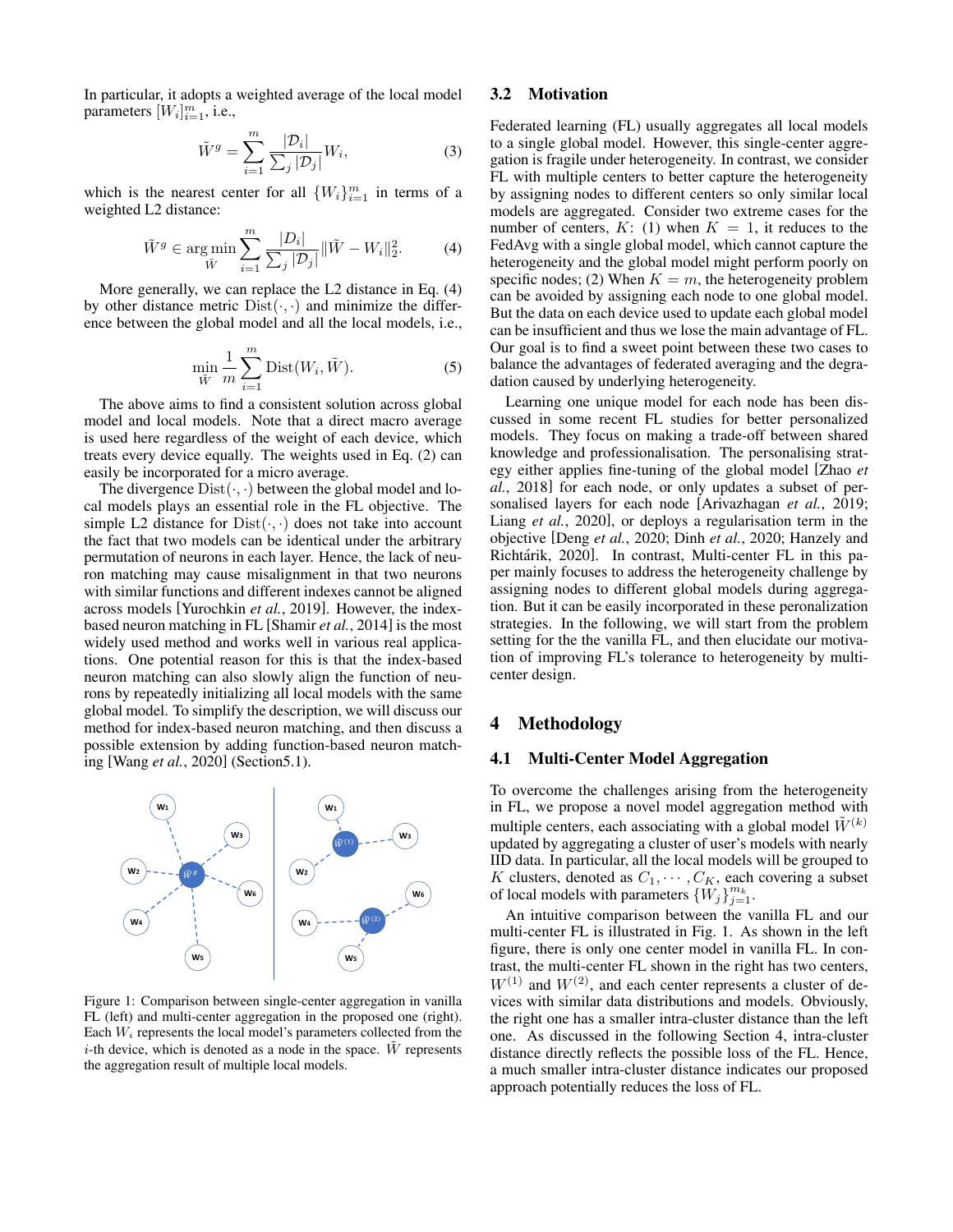#### <span id="page-3-0"></span>4.2 Problem Formulation

Solving a joint optimization on a distributed network. The multi-center FL problem can be formulated as

$$
\begin{aligned} \min_{\{W_i\}, \{r_i^{(k)}\}, \{\tilde{W}^{(k)}\}} &\sum_{i=1}^m \frac{|D_i|}{\sum_j |\mathcal{D}_j|} L_s(\mathcal{M}_i, \mathcal{D}_i, W_i) + \\ &\frac{\lambda}{m} \sum_{k=1}^K \sum_{i=1}^m r_i^{(k)} \operatorname{Dist}(W_i, \tilde{W}^{(k)}), \end{aligned} \tag{6}
$$

where  $\lambda$  controls the trade-off between supervised loss and distance. We solve it by applying an alternative optimization between server and user:  $(1)$  on each node-i, we optimize the above objective w.r.t.  $W_i$  while fixing all the other variables; and (2) on the server, we optimize  $\{r_i^{(k)}\}, \{\tilde{W}^{(k)}\}$  for  $i \in [m]$ and  $k \in [K]$  while fixing all local models  $\{W_i\}$ .

Multi-center assignment at the server end. The second term in Eq. [\(6\)](#page-3-2) aims to minimize the distance between each local model and its nearest global model. Under the non-IID assumption, the data located at different devices can be grouped into multiple clusters where the on-device data in the same cluster are likely to be generated from one distribution. As illustrated on the right of Fig. [1,](#page-2-2) we optimizes the assignments and global models by minimizing the intra-cluster distance, i.e,

$$
\min_{\{r_i^{(k)}\}, \{\tilde{W}^{(k)}\}} \frac{1}{m} \sum_{k=1}^K \sum_{i=1}^m r_i^{(k)} \text{Dist}(W_i, \tilde{W}^{(k)}), \qquad (7)
$$

where cluster assignment  $r_i^{(k)}$ , as defined in Eq. [\(9\)](#page-3-3), indicates whether device-i belongs to cluster-k, and  $\tilde{W}^{(k)}$  is the parameters of the aggregated model for cluster-k.

Distance-constrained loss for local model optimization. Because the distance between the local model and the global model are essential to our new loss, we don't expect the local model will be changed too much during the local updating stage. The new loss consists of a supervised learning loss and a regularization term to constrain the local model to ensure it is not too far from the global model. This kind of regularization term is also known as the proximal term in [Li *[et al.](#page-7-2)*, [2018\]](#page-7-2) that can effectively limit the impact of the variable local updates in FL. We minimize the loss below for each local model  $W_i$  as follows:

<span id="page-3-6"></span>
$$
\min_{W_i} \frac{|D_i|}{\sum_j |D_j|} \cdot L_s(\mathcal{M}_i, \mathcal{D}_i, W_i) + \frac{\lambda}{m} \sum_{k=1}^K r_i^{(k)} \text{Dist}(W_i, \tilde{W}^{(k)})
$$
\n(8)

#### <span id="page-3-1"></span>4.3 Optimization Algorithm

In general, Expectation-Maximization (EM) [\[Bishop, 2006\]](#page-6-5) can be used to solve the distance-based objective function of clustering, e.g., K-Means. However, in contrast to the general objective of clustering, our proposed objective, as described in Eq. [7,](#page-3-4) has a dynamically changing  $W_i$  during optimization. Therefore, we adapt the Stochastic Expectation Maximization (SEM) [Cappé and Moulines, 2009] optimization

#### Algorithm 1: FeSEM – Federated Stochastic EM

<span id="page-3-7"></span><span id="page-3-2"></span>Initialize 
$$
K, \{W_i\}_{i=1}^m, \{\tilde{W}^{(k)}\}_{k=1}^K
$$

\nwhile *stop condition is not satisfied* **do**

\n**E-Step:**

\nCalculate distance  $d_{ik} \leftarrow \text{Dist}(W_i, \tilde{W}^{(k)}) \forall i, k$ 

\nUpdate  $r_i^{(k)}$  using  $d_{ik}$  (Eq. 9)

\n**M-Step:**

\nGroup devices into  $C_k$  using  $r_k^{(k)}$ 

\nUpdate  $\tilde{W}^{(k)}$  using  $r_i^{(k)}$  and  $W_i$  (Eq. 10)

\nfor each cluster  $k = 1, \ldots K$  **do**

\nfor  $i \in C_k$  **do**

\n| Send  $\tilde{W}^{(k)}$  to device  $i$ 

\n|  $W_i \leftarrow \text{Local.update}(i, \tilde{W}^{(k)})$ 

\nend

\nend

\nend

framework by adding one step, i.e., updating  $W_i$ . In the modified SEM optimization framework, named federated SEM (FeSEM), we sequentially conduct: 1) E-step – updating cluster assignment  $r_i^{(k)}$  with fixed  $W_i$ , 2) M-step – updating cluster centers  $\tilde{W}^{(k)}$ , and 3) updating local models by providing new initialization  $\tilde{W}^{(k)}$ .

<span id="page-3-4"></span>Firstly, for the E-Step, we calculate the distance between the cluster center and nodes – each node is the model's parameters  $W_i$ , then update the cluster assignment  $r_i^{(k)}$  by

$$
r_i^{(k)} = \begin{cases} 1, & if \ k = \arg\min_j \text{Dist}(W_i, \tilde{W}^{(j)}) \\ 0, & otherwise. \end{cases}
$$
 (9)

Secondly, for the M-Step, we update the cluster center  $\tilde{W}^{(k)}$  according to the  $W_i$  and  $r_i^{(k)}$ , i.e.,

<span id="page-3-5"></span><span id="page-3-3"></span>
$$
\tilde{W}^{(k)} = \frac{1}{\sum_{i=1}^{m} r_i^{(k)}} \sum_{i=1}^{m} r_i^{(k)} W_i.
$$
 (10)

Thirdly, to update the local models, the global model's parameters  $\tilde{W}^{(k)}$  are sent to each device in cluster k to update its local model, and then we can fine-tune the local model's parameters  $W_i$  using a supervised learning algorithm on its own private training data while considering the new loss as described in Eq. [8.](#page-3-6)

The local training procedure is a supervised learning task by adding a distance-based regularization term. The local model is initialized by the global model  $\tilde{W}^{(k)}$  which belong to the cluster associated with the node.

Lastly, we repeat the three stochastic updating steps above until convergence. The sequential executions of the three updates comprise the iterations in FeSEM's optimization procedure. In particular, we sequentially update three variables  $r_i^{(k)}$ ,  $\tilde{W}^{(k)}$ , and  $W_i$  while fixing the other factors. These three variables are jointly used to calculate the objective of our proposed multi-center FL in Eq. [7.](#page-3-4)

We implement FeSEM in Algorithm [1](#page-3-7) which is an iterative procedure. As elaborated in Section [4.2,](#page-3-0) each iteration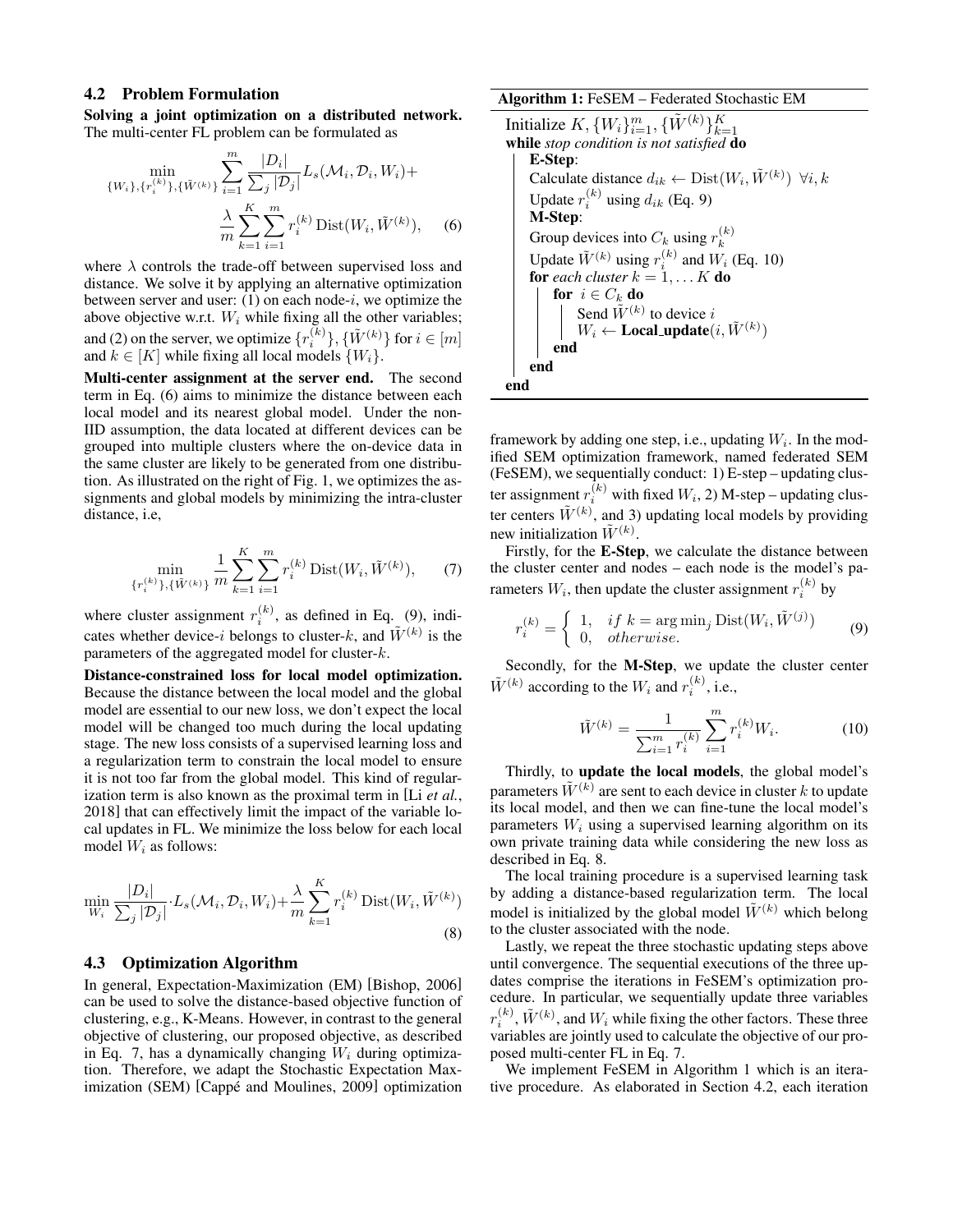Algorithm 2: Local\_update

<span id="page-4-2"></span>**Input:**  $i$  – device index  $\tilde{W}^{(k)}$  – the model parameters from server **Output:**  $W_i$  – updated local model Initialization:  $W_i \leftarrow \tilde{W}^{(k)}$ for N *local training steps* do | Update  $W_i$  with training data  $\mathcal{D}_i$  (Eq. [8\)](#page-3-6) end Return  $W_i$  to server

comprises of three steps to update the cluster assignment, the cluster center, and the local models, respectively. In the third step to update the local model, we need to fine-tune the local model by implementing Algorithm [2.](#page-4-2)

# 5 Some Possible Extensions

To further handle heterogeneous data in FL scenario, our multi-center FL approach can be easily extended with other packages. We discuss two beneficial techniques here.

### <span id="page-4-1"></span>5.1 Model Aggregation with Neuron Matching

The vanilla FL algorithm, FedAvg [\[McMahan](#page-7-0) *et al.*, 2017], uses model aggregation with index-based neuron matching which may cause the incorrect alignmentment. Neurons with similar functions are usually take different indexes in two models. Recently, a function-based neuron matching [\[Wang](#page-8-6) *et al.*[, 2020\]](#page-8-6) in FL is proposed to align two models by matching the neurons with similar functions. In general, the indexbased neuron matching can gradually align the neuron's functionality across nodes by repeatedly forcing each local model to be initialized using the same global model. However, the function-based neuron matching can speed up the convergence of neuron matching and preserve the unique functional neuron of the minority groups.

In this work, we integrate layer-wise matching and then averaging(MA) [Wang *et al.*[, 2020\]](#page-8-6) into ours to increase the capacity to handle heterogeneous challenges. The distance between the local model and the global model is the neuron matching score that is calculated by estimating the maximal posterior probability of the  $j$ -th client neuron l generated from a Gaussian with mean  $W_i$ , and  $\epsilon$  and  $f(\cdot)$  are guided by the Indian Buffet Process prior [\[Yurochkin](#page-8-5) *et al.*, 2019].

### 5.2 Selection of K

The selection of  $K$ , the number of centers, is essential for a multi-center FL. In general, the  $K$  is defined based on the prior experience or knowledge of data. If there is no prior knowledge, the most straightforward solution is to run the algorithm using different  $K$  and then select the  $K$  with the best performance in terms of accuracy or intra-cluster distance. Selecting the best  $K$  in a large-scale FL system is time consuming, hence we simplify the process by running the algorithm on a small number of sampled nodes with several communication rounds. For example, we can randomly select 100 nodes and test  $K$  in FL with three communication rounds only, and then apply the  $K$  to the large-scale FL.

# <span id="page-4-0"></span>6 Experiments

As a proof-of-concept scenario to demonstrate the effectiveness of the proposed method, we experimentally evaluate and analyze FeSEM on two datasets.

#### 6.1 Training Setups

Datasets. We employed two publicly-available federated benchmarks datasets introduced in LEAF [\[Caldas](#page-6-2) *et al.*, [2018\]](#page-6-2). LEAF is a benchmarking framework for learning in federated settings. The datasets used are Federeated Ex-tended MNIST (FEMNIST)<sup>[1](#page-4-3)</sup> [\[Cohen](#page-6-7) *et al.*, 2017] and Feder-ated CelebA (FedCelebA)<sup>[2](#page-4-4)</sup> [Liu et al.[, 2015\]](#page-7-24). We follow the setting of the benchmark data in LEAF. In FEMNIST, images is split according to the writers. For FedCelebA, images are extracted for each person and developed an on-device classifier to recognize whether the person smiles or not. A statistical description of the datasets is described in Table [2.](#page-5-0)

Local model. We use a CNN with the same architecture from [Liu *et al.*[, 2015\]](#page-7-24). Two data partition strategies are used: (a) an ideal IID data distribution using randomly shuffled data, (b) a non-IID partition by use a  $\mathbf{p}_k \sim Dir_J(0.5)$ . Part of the code is adopted from [Wang *et al.*[, 2020\]](#page-8-6). For FEMINST data, the local learning rate is 0.003 and epoch is 5. and for FedCelebA, 0.03 and 10 respectively.

Baselines. In the scenario of solving statistical heterogeneity, we choose FL methods as follows:

- 1. NonFed: We will conduct the supervised learning task at each device without the FL framework.
- 2. FedSGD: uses SGD to optimise the global model.
- 3. FedAvg: is an SGD-based FL with weighted averaging. [\[McMahan](#page-7-0) *et al.*, 2017] .
- 4. FedCluster: is to enclose FedAvg into a hierarchical clustering framework [\[Sattler](#page-8-1) *et al.*, 2019].
- 5. HypoCluster(K): is a hypothesis-based clustered-FL algorithm with different K [\[Mansour](#page-7-4) *et al.*, 2020].
- 6. Robust our implementations based on the proposed method in [\[Ghosh](#page-7-1) *et al.*, 2019], see this baseline settings in Appendix.
- 7. FedDANE: this is an FL framework with a Newton-type optimization method. [Li *et al.*[, 2019c\]](#page-7-3).
- 8. FedProx: this is our our own implementations following [\[Li](#page-7-2) *et al.*[, 2018\]](#page-7-2). We set scaler of proximal term to 0.1.
- 9. FedDist: we adapt a distance based-objective function in Reptile meta-learning [\[Nichol and Schulman, 2018\]](#page-7-25) to a federated setting.
- 10. FedDWS: a variation of FedDist by changing the aggregation to weighted averaging where the weight depends on the data size of each device.
- 11. **: our multi-center FL implemented on federated** SEM with  $K$  clusters.
- 12. FeSEM-MA $(K)$ : FeSEM integrates the matched averaging [Wang *et al.*[, 2020\]](#page-8-6).

<span id="page-4-4"></span><span id="page-4-3"></span><sup>1</sup> http://www.nist.gov/itl/products-and-services/emnist-dataset 2 <http://mmlab.ie.cuhk.edu.hk/projects/CelebA.html>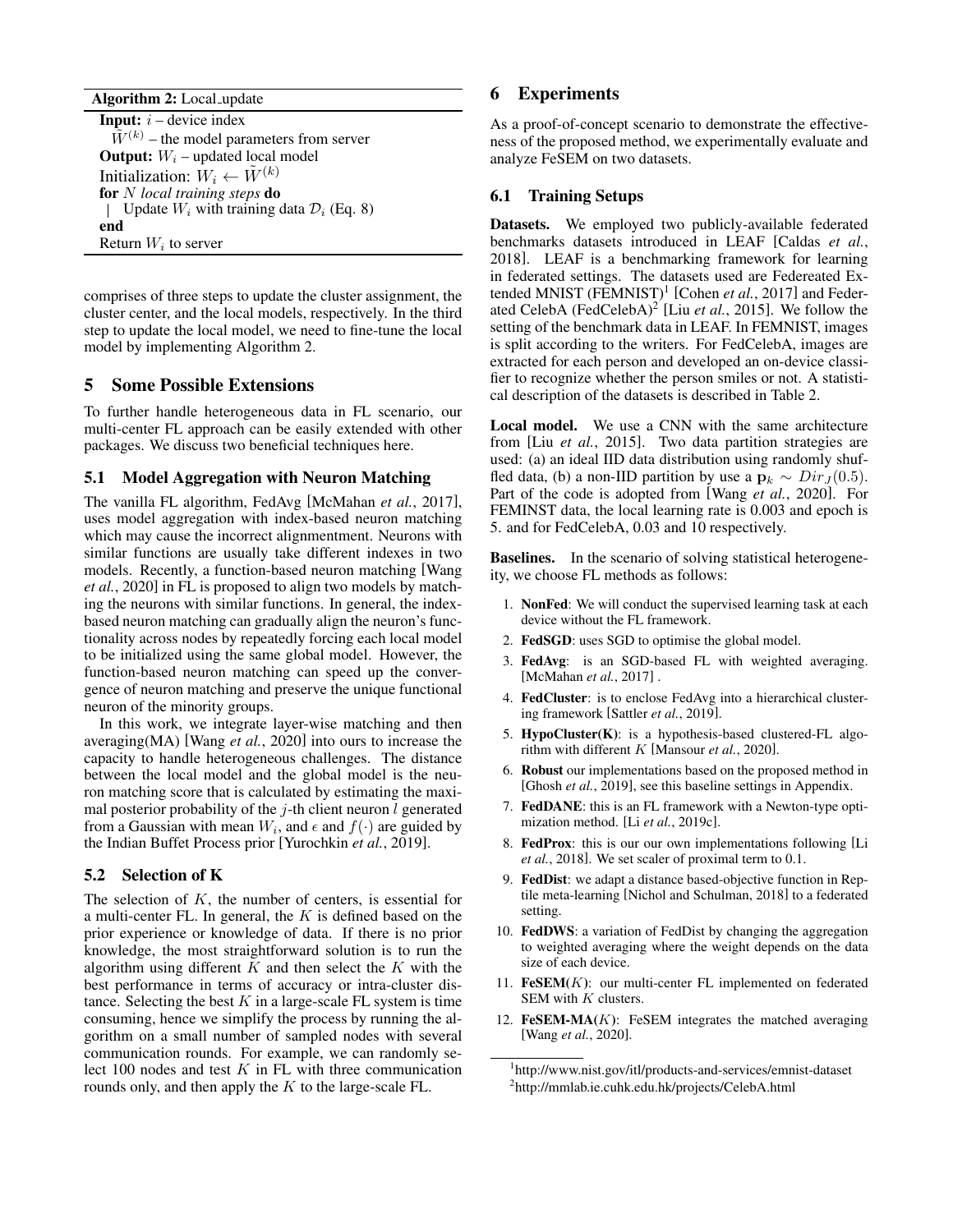<span id="page-5-1"></span>

| Datasets       | <b>FEMNIST</b> |                |                |                | FedCelebA      |                |                |                |
|----------------|----------------|----------------|----------------|----------------|----------------|----------------|----------------|----------------|
| Metrics( $%$ ) | Micro-         | Micro-         | Macro-         | Macro-         | Micro-         | Micro-         | Macro-         | Macro-         |
|                | Acc            | F1             | Acc            | F1             | Acc            | F1             | Acc            | F1             |
| NoFed          | $79.0 + 2.0$   | $67.6 \pm 0.6$ | $81.3 \pm 1.9$ | $51.0 + 1.2$   | $83.8 \pm 1.4$ | $66.0 \pm 0.4$ | $83.9 \pm 1.6$ | $67.2 \pm 0.6$ |
| FedSGD         | $70.1 + 2.2$   | $61.2 \pm 3.4$ | $71.5 \pm 1.8$ | $46.7 \pm 1.2$ | $75.7 \pm 2.3$ | $60.7 \pm 2.4$ | $75.6 \pm 2.0$ | $55.6 \pm 2.6$ |
| FedAvg         | $84.9 \pm 2.0$ | $67.9 \pm 0.4$ | $84.9 \pm 1.6$ | $45.4 \pm 1.9$ | $86.9 \pm 0.5$ | $78.0 \pm 1.0$ | $86.1 \pm 0.4$ | $54.2 \pm 0.6$ |
| FedDist        | $79.3 \pm 0.8$ | $67.5 \pm 0.5$ | $79.8 \pm 1.1$ | $50.5 \pm 0.5$ | $71.8 \pm 0.9$ | $61.0 \pm 0.8$ | $71.6 \pm 1.0$ | $61.1 \pm 0.7$ |
| FedDWS         | $80.4 \pm 0.8$ | $67.2 \pm 1.6$ | $80.6 \pm 1.2$ | $51.7 \pm 1.1$ | $73.4 \pm 1.7$ | $59.3 \pm 0.9$ | $73.4 \pm 1.9$ | $50.3 \pm 0.5$ |
| Robust(TKM)    | $78.4 + 1.0$   | $53.1 \pm 0.5$ | $77.6 \pm 0.7$ | $53.6 \pm 0.7$ | $90.1 \pm 1.3$ | $68.0 \pm 0.7$ | $90.1 \pm 1.3$ | $68.3 \pm 1.1$ |
| FedCluster     | $84.1 \pm 1.1$ | $64.3 \pm 1.3$ | $84.2 \pm 1.0$ | 64.4 $\pm 1.6$ | $86.7 \pm 0.7$ | $67.8 \pm 0.9$ | $87.0 \pm 0.9$ | $67.8 \pm 1.3$ |
| HypoCluster(3) | $82.5 + 1.7$   | $61.3 \pm 0.6$ | $82.2 \pm 1.3$ | $61.6 \pm 0.9$ | $76.1 \pm 1.5$ | $53.5 \pm 1.0$ | $72.7 + 1.8$   | $53.8 \pm 1.9$ |
| FedDane        | $40.0 \pm 2.9$ | $31.8 \pm 3.1$ | $41.7 \pm 2.4$ | $31.7 \pm 1.6$ | $76.6 \pm 1.1$ | $61.8 \pm 2.0$ | $75.9 \pm 1.0$ | $62.1 \pm 2.2$ |
| FedProx        | $72.6 \pm 1.8$ | $62.8 \pm 1.6$ | $74.3 \pm 2.1$ | $50.6 \pm 1.2$ | $83.8 \pm 2.0$ | $60.9 \pm 1.2$ | $84.9 \pm 1.8$ | $65.7 \pm 1.2$ |
| FeSEM(2)       | $84.8 + 1.1$   | $65.5 + 0.4$   | $84.8 + 1.6$   | $52.0 + 0.5$   | $89.1 + 1.3$   | $64.6 + 1.0$   | $89.0 \pm 1.3$ | $56.0 \pm 1.3$ |
| FeSEM(3)       | $87.0 \pm 1.2$ | $68.5 \pm 2.0$ | $86.9 \pm 1.2$ | $41.7 \pm 1.5$ | $88.1 \pm 1.9$ | $64.3 \pm 0.8$ | $87.5 \pm 2.0$ | $55.9 \pm 0.8$ |
| FeSEM(4)       | $90.3 \pm 1.5$ | $70.6 \pm 0.9$ | $91.0 \pm 1.8$ | $53.4 \pm 0.6$ | $93.6 \pm 2.7$ | $74.8 \pm 1.5$ | $94.1 \pm 2.2$ | $69.5 \pm 1.1$ |
| $FeSEM-MA(3)$  | $90.4 \pm 1.5$ | $71.4 \pm 0.5$ | $87.0 \pm 2.0$ | $64.3 \pm 0.5$ | $84.5 \pm 0.8$ | $64.1 \pm 0.7$ | $85.1 \pm 1.0$ | $63.0 \pm 1.3$ |

Table 1: Comparison of our proposed FeSEM $(K)$  algorithm with the baselines on FEMNIST and FedCelebA datasets. Note the number in parenthesis following "FeSEM" denotes the number of clusters, K.

<span id="page-5-0"></span>

| <b>DATASET</b>     | <b>FEMNIST</b> | FedCelebA  |
|--------------------|----------------|------------|
| # of data points   | 805,263        | 200,288    |
| # of device        | 3,550          | 9.343      |
| # of Classes       | 62.            |            |
| Model architecture | <b>CNN</b>     | <b>CNN</b> |

Table 2: Statistics of datasets.

Training settings. We used 80% of each device's data for training and 20% for testing. For the initialization of the cluster centers in FeSEM, we conducted pure clustering 20 times with randomized initialization, and then the "best" initialization, which has the minimal intra-cluster distance, was selected as the initial centers for FeSEM. For the local update procedure of FeSEM, we set  $N$  to 1, meaning we only updated  $W_i$  once in each local update.

Evaluation metrics. Given numerous devices, we evaluated the overall performance of the FL methods. We used classification accuracy and F1 score as the metrics for the two benchmarks. In addition, due to the multiple devices involved, we explored two ways to calculate the metrics, i.e., micro and macro. The only difference is that when computing an overall metric, "micro" calculates a weighted average of the metrics from devices where the weight is proportional to the data amount, while "macro" directly calculates an average over the metrics from devices.

#### 6.2 Experimental Study

Comparison study. As shown in Table [1,](#page-5-1) we compared our proposed FeSEM with the baselines and found that FeSEM achieves the best performance in most cases. But, it is observed that the proposed model achieves an inferior performance for Micro F1 score on the FedCelebA dataset. A possible reason for this is that our objective function defined in Eq. [7](#page-3-4) does not take into account the device weights. Hence, our model is able to deliver a significant improvement in terms of "macro" metrics. Furthermore, as show in the last three columns in Table [1,](#page-5-1) we found that FeSEM with a larger

<span id="page-5-2"></span>

Figure 2: Convergence analysis for the proposed FeSEM with different cluster number (in parenthesis) in terms of micro-accuracy.

number of clusters empirically achieves a better performance, which verifies the correctness of the non-IID assumption of the data distribution.

Convergence analysis. To verify the convergence of the proposed approach, we conducted a convergence analysis by running FeSEM with different cluster numbers  $K$  (from 2 to 4) in 100 iterations. As shown in Fig. [2,](#page-5-2) FeSEM can efficiently converge on both datasets and it can achieve the best performance with the cluster number  $K = 4$ .

Clustering analysis. To check the effectiveness of our proposed optimization method and whether the devices grouped into one cluster have similar model, we conducted a clustering analysis via an illustration. We used two-dimensional figures to display the clustering results of the local models derived from FeSEM(4) on the FEMNIST dataset. In particular, we randomly chose 400 devices from the dataset and plotted each device's local model as one point in the 2D space after PCA dimension reduction. As shown in Fig. [3,](#page-6-8) the dataset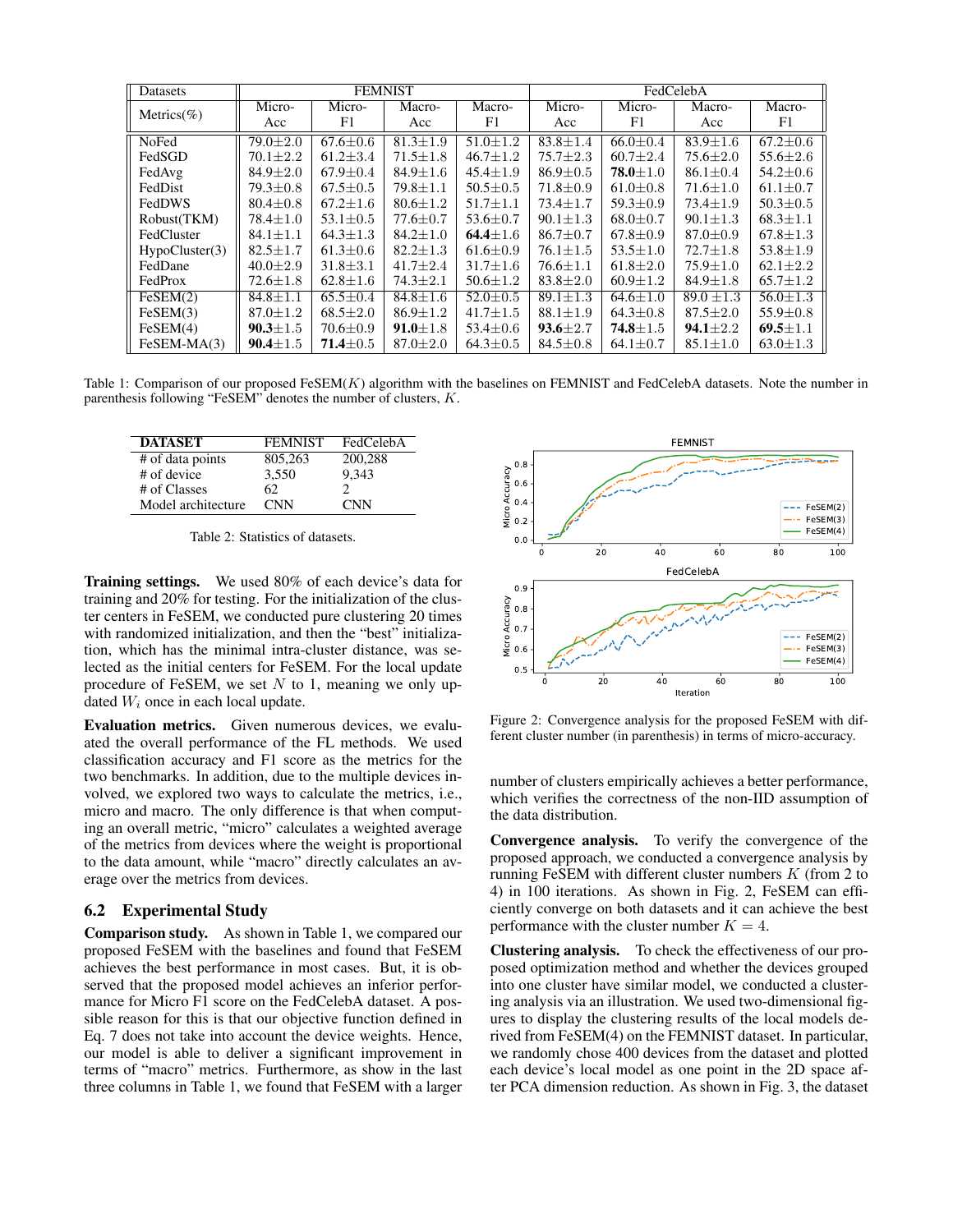<span id="page-6-8"></span>

Figure 3: Clustering analysis for different local models (using PCA) derived from FeSEM(4) using FEMNIST and Celeba data.

suitable for four clusters that are distinguishable to each other.

Case study on clustering. To intuitively judge whether nodes grouped into the same cluster have a similar data distribution, we conducted case studies on a case of two clusters that are extracted from a trained FeSEM(2) model. For FM-NIST, as shown on the top of Fig. [4,](#page-6-9) cluster on the right consists writers who are likely to recognize hand-writings with a smaller font, and on the left consists writers who are likely to recognize hand-writing with a bolder and darker font. For FedCelebA, see full face images in Appendix section 2, the face recognition task in cluster1 is likely to handle the smiling faces with a relatively simple background, also exhibits to be young people. While cluster on the right is likely to handle the faces with more diverse background and also seems to be more older people.

# 7 Case study

As shown in Figure [4,](#page-6-9) there are two clusters for FEMNIST and CIFAR-10 datasets respectively. The upper part shows the clustering effect of FeSEM on dataset MINIST by writers, on the left are three writers handwritten digits which are smaller and lighter those the right. The botttom part shows the clustering of CIFAR-10 data with 10 classes in which one class is about people. In the class of people, our algorithm finds one cluster to represent young beauties and another clustter to represent the aging people.

<span id="page-6-9"></span>

Figure 4: Cluster demonstrations on FEMINIST and CIFAR-10 (people)

# 8 Multi-Center FL with Neuron Matching

Applying neuron matching on FL could enhance its performance by providing a fine-grained function-based alignment of neurons across two models. A neuron matching-enhanced multi-center FL, namely FeSEM-MA, are implemented and compared with FeSEM. Because the benchmark of neuron matching [Wang *et al.*[, 2020\]](#page-8-6) uses MNIST and CIFAR-10 with specific pre-processing. As the selected datasets and

pre-processing are different to other baseline algorithms, we only compare the FeSEM with the neuron matched averaging(MA) enhanced version FeSEM-MA in terms of  $K =$ 2. As demonstrated in the comparison result (Table [3\)](#page-6-10), the FeSEM-MA can improve the performance on MNIST data.

<span id="page-6-10"></span>

| Datasets      |        | <b>MNIST</b> | $CIFAR-10$ |        |  |
|---------------|--------|--------------|------------|--------|--|
| Metrics(%)    | Micro- | Micro-       | Micro-     | Micro- |  |
|               | Acc    | F1           | Acc        | F1     |  |
| FeSEM(3)      | 85.7   | 87.3         | 59.3       | 52.8   |  |
| $FeSEM-MA(3)$ | 95.6   | 94.2         | 61.0       | 60.0   |  |

Table 3: Comparison of FeSEM with or without neuron matching

# 9 Conclusion

In this work, we proposed a novel FL algorithm to tackle the non-IID challenge of FL. This proposed method can efficiently capture the multiple hidden distributions of numerous devices or users. An optimization approach, federated SEM, is also proposed to solve the multi-center FL problem effectively. The experimental results show the effectiveness of our algorithm, and several analyses are further provided for an deeper insight into the proposed approach.

# References

- <span id="page-6-3"></span>[Arivazhagan *et al.*, 2019] Manoj Ghuhan Arivazhagan, Vinay Aggarwal, Aaditya Kumar Singh, and Sunav Choudhary. Federated learning with personalization layers. *arXiv:1912.00818*, 2019.
- <span id="page-6-5"></span>[Bishop, 2006] Christopher M Bishop. *Pattern recognition and machine learning*. springer, 2006.
- <span id="page-6-0"></span>[Bonawitz *et al.*, 2019] Keith Bonawitz, Hubert Eichner, and et.al. Towards federated learning at scale: System design. *ArXiv*, abs/1902.01046, 2019.
- <span id="page-6-2"></span>[Caldas *et al.*, 2018] Sebastian Caldas, Peter Wu, Tian Li, Jakub Konečnỳ, H Brendan McMahan, Virginia Smith, and Ameet Talwalkar. Leaf: A benchmark for federated settings. *arXiv:1812.01097*, 2018.
- <span id="page-6-1"></span>[Cao *et al.*, 2020] Tien-Dung Cao, Tram Truong-Huu, Hien Tran, and Khanh Tran. A federated learning framework for privacy-preserving and parallel training. *arXiv:2001.09782*, 2020.
- <span id="page-6-6"></span>[Cappé and Moulines, 2009] Olivier Cappé and Eric Moulines. On-line expectation–maximization algorithm for latent data models. *Journal of the Royal Statistical Society*, 71(3):593–613, 2009.
- <span id="page-6-7"></span>[Cohen *et al.*, 2017] Gregory Cohen, Saeed Afshar, Jonathan Tapson, and Andre Van Schaik. Emnist: Extending mnist to handwritten letters. In *2017 International Joint Conference on Neural Networks (IJCNN)*, pages 2921–2926. IEEE, 2017.
- <span id="page-6-4"></span>[Deng *et al.*, 2020] Yuyang Deng, Mohammad Mahdi Kamani, and Mehrdad Mahdavi. Adaptive personalized federated learning. *arXiv:2003.13461*, 2020.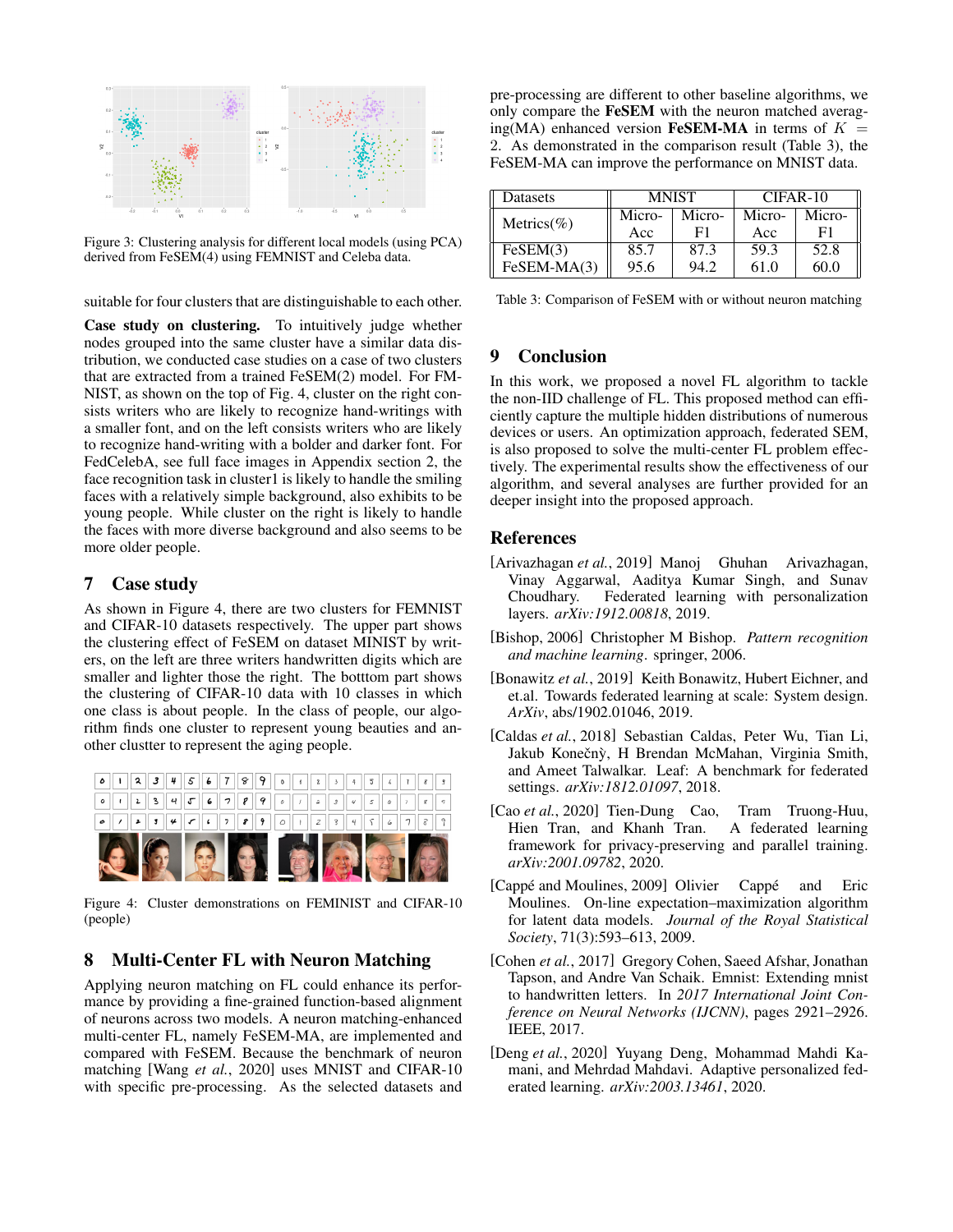- <span id="page-7-22"></span>[Dinh *et al.*, 2020] Canh T Dinh, Nguyen H Tran, and Tuan Dung Nguyen. Personalized federated learning with moreau envelopes. *arXiv:2006.08848*, 2020.
- <span id="page-7-7"></span>[Geyer et al., 2017] Robin C Geyer, Tassilo Klein, and Moin Nabi. Differentially private federated learning: A client level perspective. *arXiv:1712.07557*, 2017.
- <span id="page-7-1"></span>[Ghosh *et al.*, 2019] Avishek Ghosh, Justin Hong, Dong Yin, and Kannan Ramchandran. Robust federated learning in a heterogeneous environment. *arXiv:1906.06629*, 2019.
- <span id="page-7-5"></span>[Ghosh *et al.*, 2020] Avishek Ghosh, Jichan Chung, Dong Yin, and Kannan Ramchandran. An efficient framework for clustered federated learning. *arXiv:2006.04088*, 2020.
- <span id="page-7-15"></span>[Haddadpour and Mahdavi, 2019] Farzin Haddadpour and Mehrdad Mahdavi. On the convergence of local descent methods in federated learning. *arXiv:1910.14425*, 2019.
- <span id="page-7-23"></span>[Hanzely and Richtarik, 2020] Filip Hanzely and Peter Richtárik. Federated learning of a mixture of global and local models. *arXiv:2002.05516*, 2020.
- <span id="page-7-16"></span>[Hsu *et al.*, 2019] Tzu-Ming Harry Hsu, Hang Qi, and Matthew Brown. Measuring the effects of nonidentical data distribution for federated visual classification. *arXiv:1909.06335*, 2019.
- <span id="page-7-19"></span>[Jeong *et al.*, 2018] Eunjeong Jeong, Seungeun Oh, Hyesung Kim, Jihong Park, Mehdi Bennis, and Seong-Lyun Kim. Communication-efficient on-device machine learning: Federated distillation and augmentation under non-iid private data. *arXiv:1811.11479*, 2018.
- <span id="page-7-13"></span>[Kairouz et al., 2019] Peter Kairouz, H Brendan McMahan, and et.al. Advances and open problems in federated learning. *arXiv:1912.04977*, 2019.
- <span id="page-7-6"></span>[Konecný et al., 2018] Jakub Konecný, H. Brendan McMahan, Felix X. Yu, Peter Richtárik, Ananda Theertha Suresh, and Dave Bacon. Federated learning: Strategies for improving communication efficiency. *arXiv:1610.05492*, 2018.
- <span id="page-7-18"></span>[Li and Wang, 2019] Daliang Li and Junpu Wang. Fedmd: Heterogenous federated learning via model distillation. *arXiv:1910.03581*, 2019.
- <span id="page-7-2"></span>[Li *et al.*, 2018] Tian Li, Anit Kumar Sahu, Manzil Zaheer, Maziar Sanjabi, Ameet Talwalkar, and Virginia Smith. Federated optimization in heterogeneous networks. *arXiv:1812.06127*, 2018.
- <span id="page-7-21"></span>[Li et al., 2019a] Liping Li, Wei Xu, Tianyi Chen, Georgios B Giannakis, and Qing Ling. Rsa: Byzantine-robust stochastic aggregation methods for distributed learning from heterogeneous datasets. In *AAAI*, 2019.
- <span id="page-7-11"></span>[Li *et al.*, 2019b] Qinbin Li, Zeyi Wen, and Bingsheng He. Federated learning systems: Vision, hype and reality for data privacy and protection. *arXiv:1907.09693*, 2019.
- <span id="page-7-3"></span>[Li *et al.*, 2019c] Tian Li, Anit Kumar Sahu, Manzil Zaheer, Maziar Sanjabi, Ameet Talwalkar, and Virginia Smithy. Feddane: A federated newton-type method. In *ACSSC*, pages 1227–1231. IEEE, 2019.
- <span id="page-7-17"></span>[Liang *et al.*, 2020] Paul Pu Liang, Terrance Liu, Liu Ziyin, Ruslan Salakhutdinov, and Louis-Philippe Morency. Think locally, act globally: Federated learning with local and global representations. *arXiv:2001.01523*, 2020.
- <span id="page-7-10"></span>[Lim *et al.*, 2020] Wei Yang Bryan Lim, Nguyen Cong Luong, Dinh Thai Hoang, Yutao Jiao, Ying-Chang Liang, Qiang Yang, Dusit Niyato, and Chunyan Miao. Federated learning in mobile edge networks: A comprehensive survey. *IEEE Commun. Surv. Tutor*, 2020.
- <span id="page-7-20"></span>[Lin *et al.*, 2020] Tao Lin, Lingjing Kong, Sebastian U Stich, and Martin Jaggi. Ensemble distillation for robust model fusion in federated learning. *arXiv:2006.07242*, 2020.
- <span id="page-7-24"></span>[Liu *et al.*, 2015] Ziwei Liu, Ping Luo, Xiaogang Wang, and Xiaoou Tang. Deep learning face attributes in the wild. In *ICCV*, 2015.
- <span id="page-7-9"></span>[Liu *et al.*, 2019] Yang Liu, Zhuo Ma, Ximeng Liu, Zhuzhu Wang, Siqi Ma, and Ken Ren. Revocable federated learning: A benchmark of federated forest. *arXiv:1911.03242*, 2019.
- [Long *et al.*, 2020] Guodong Long, Yue Tan, Jing Jiang, and Chengqi Zhang. Federated learning for open banking. In *Federated Learning: Privacy and Incentive*, pages 240– 254. Springer, 2020.
- [Long *et al.*, 2021] Guodong Long, Tao Shen, Yue Tan, Leah Gerrard, Clarke Allison, and Jing Jiang. Federated learning for privacy-preserving open innovation future on digital health. In *Humanity Driven AI*. Springer, 2021.
- <span id="page-7-14"></span>[Luo *et al.*, 2019] Jiahuan Luo, Xueyang Wu, Yun Luo, Anbu Huang, Yunfeng Huang, Yang Liu, and Qiang Yang. Real-world image datasets for federated learning. *arXiv:1910.11089*, 2019.
- <span id="page-7-12"></span>[Lyu *et al.*, 2020] Lingjuan Lyu, Han Yu, and Qiang Yang. Threats to federated learning: A survey. *arXiv:2003.02133*, 2020.
- <span id="page-7-4"></span>[Mansour *et al.*, 2020] Yishay Mansour, Mehryar Mohri, Jae Ro, and Ananda Theertha Suresh. Three approaches for personalization with applications to federated learning. *arXiv:2002.10619*, 2020.
- <span id="page-7-0"></span>[McMahan *et al.*, 2017] Brendan McMahan, Eider Moore, Daniel Ramage, Seth Hampson, and Blaise Aguera y Arcas. Communication-efficient learning of deep networks from decentralized data. In *Artificial Intelligence and Statistics*, pages 1273–1282. PMLR, 2017.
- <span id="page-7-25"></span>[Nichol and Schulman, 2018] Alex Nichol and John Schulman. Reptile: a scalable metalearning algorithm. *arXiv:1803.02999*, 2, 2018.
- [Rieke *et al.*, 2020] Nicola Rieke, Jonny Hancox, Wenqi Li, Fausto Milletari, Holger R Roth, Shadi Albarqouni, Spyridon Bakas, Mathieu N Galtier, Bennett A Landman, Klaus Maier-Hein, et al. The future of digital health with federated learning. *NPJ digital medicine*, 3(1):1–7, 2020.
- <span id="page-7-8"></span>[Rouhani *et al.*, 2018] Bita Darvish Rouhani, M Sadegh Riazi, and Farinaz Koushanfar. Deepsecure: Scalable provably-secure deep learning. In *The 55th Annual Design Automation Conference*, page 2. ACM, 2018.